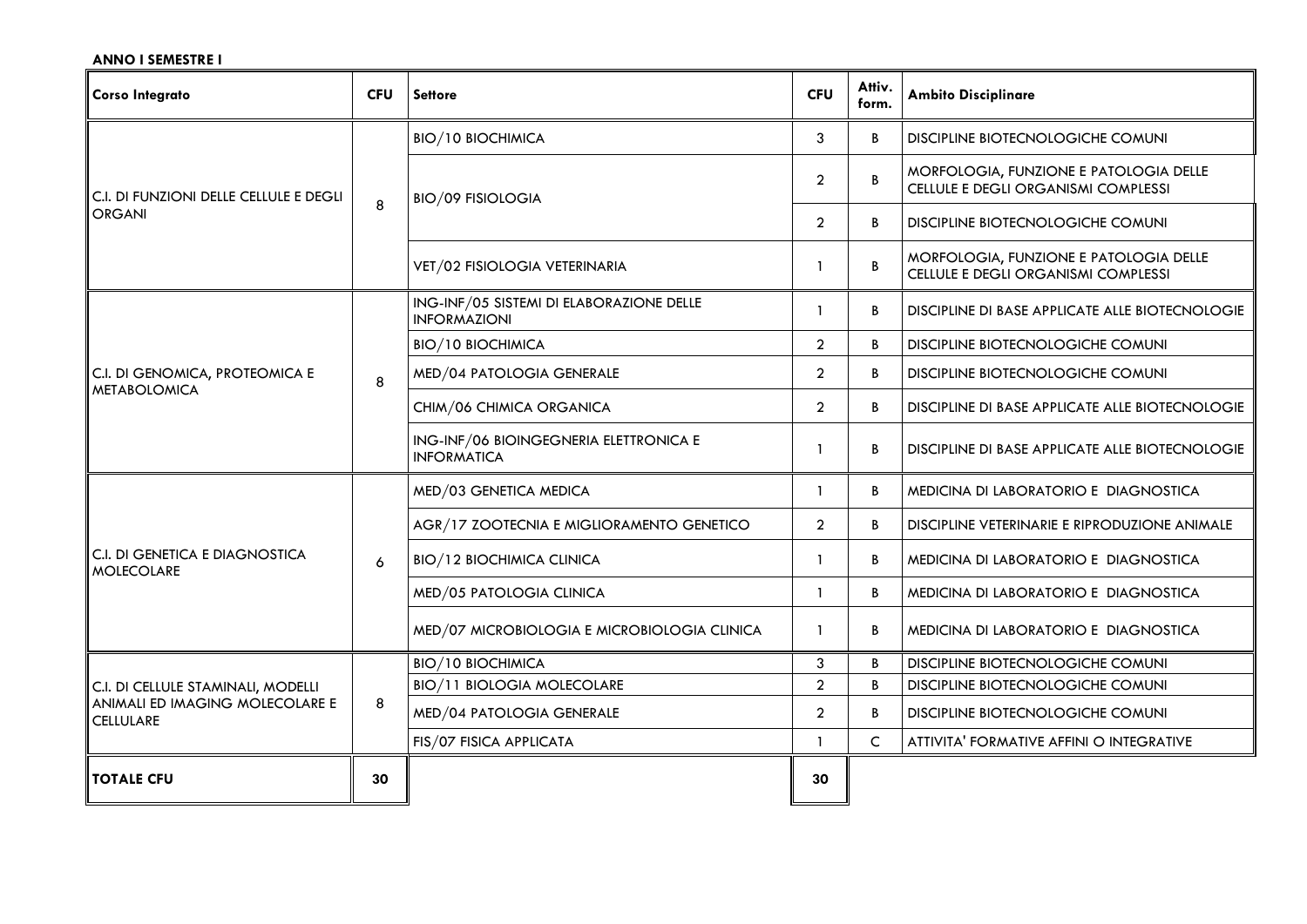## **ANNO I SEMESTRE II**

| <b>Corso Integrato</b>                                    | <b>CFU</b>     | <b>Settore</b>                                                 | <b>CFU</b>     | Attiv.f<br>orm. | <b>Ambito Disciplinare</b>                                                    |
|-----------------------------------------------------------|----------------|----------------------------------------------------------------|----------------|-----------------|-------------------------------------------------------------------------------|
| I C.I. DI ELEMENTI DI METABOLISMO                         | 8              | <b>BIO/10 BIOCHIMICA</b>                                       | 1              | B               | DISCIPLINE BIOTECNOLOGICHE COMUNI                                             |
|                                                           |                | MED/13 ENDOCRINOLOGIA                                          | $\overline{a}$ | B               | DISCIPLINE MEDICO-CHIRURGICHE E RIPRODUZIONE<br><b>UMANA</b>                  |
|                                                           |                | MED/12 GASTROENTEROLOGIA                                       | $\overline{2}$ | B               | DISCIPLINE MEDICO-CHIRURGICHE E RIPRODUZIONE<br><b>UMANA</b>                  |
|                                                           |                | MED/49 SCIENZE TECNICHE DIETETICHE                             |                | B               | DISCIPLINE MEDICO-CHIRURGICHE E RIPRODUZIONE<br><b>UMANA</b>                  |
|                                                           |                | AGR/18 NUTRIZIONE E ALIMENTAZIONE ANIMALE                      | $\overline{2}$ | B               | DISCIPLINE VETERINARIE E RIPRODUZIONE ANIMALE                                 |
| $\ $ C.I. DI SICUREZZA DEGLI ALIMENTI                     |                | MED/07 MICROBIOLOGIA E MICROBIOLOGIA CLINICA                   | $\overline{2}$ | B               | DISCIPLINE BIOTECNOLOGICHE COMUNI                                             |
|                                                           | 6              | MED/42 IGIENE GENERALE E APPLICATA                             | 1              | B               | SCIENZE UMANE E POLITICHE PUBBLICHE                                           |
|                                                           |                | VET/04 ISPEZIONE DEGLI ALIMENTI DI ORIGINE ANIMALE             | $\overline{2}$ | B               | DISCIPLINE VETERINARIE E RIPRODUZIONE ANIMALE                                 |
|                                                           |                | MED/49 SCIENZE TECNICHE DIETETICHE                             | 1              | B               | DISCIPLINE MEDICO-CHIRURGICHE E RIPRODUZIONE<br><b>UMANA</b>                  |
|                                                           | 9              | MED/04 PATOLOGIA GENERALE                                      | 3              | B               | DISCIPLINE BIOTECNOLOGICHE COMUNI                                             |
| $\mid$ C.I. DI BASI MOLECOLARI DELLE                      |                | MED/07 MICROBIOLOGIA                                           | 3              | B               | DISCIPLINE BIOTECNOLOGICHE COMUNI                                             |
| <b>MALATTIE</b>                                           |                | MED/08 ANATOMIA PATOLOGICA                                     |                | C               | ATTIVITA' FORMATIVE AFFINI O INTEGRATIVE                                      |
|                                                           |                | VET/03 PATOLOGIA GENERALE E ANATOMIA<br>PATOLOGICA VETERINARIA | $\overline{2}$ | B               | MORFOLOGIA, FUNZIONE E PATOLOGIA DELLE<br>CELLULE E DEGLI ORGANISMI COMPLESSI |
| $\mid$ C.I. di drug design e terapie<br><b>INNOVATIVE</b> | $\overline{7}$ | <b>BIO/14 FARMACOLOGIA</b>                                     | $\mathbf{1}$   | B               | <b>DISCIPLINE FARMACEUTICHE</b>                                               |
|                                                           |                | CHIM/08 CHIMICA FARMACEUTICA                                   | $\overline{2}$ | B               | <b>DISCIPLINE FARMACEUTICHE</b>                                               |
|                                                           |                | CHIM/09 FARMACEUTICO TECNOLOGICO APPLICATIVO                   | $\overline{2}$ | B               | <b>DISCIPLINE FARMACEUTICHE</b>                                               |
|                                                           |                | <b>BIO/11 BIOLOGIA MOLECOLARE</b>                              | $\overline{a}$ | B               | DISCIPLINE BIOTECNOLOGICHE COMUNI                                             |
| <b>TOTALE CFU</b>                                         | 30             |                                                                | 30             |                 |                                                                               |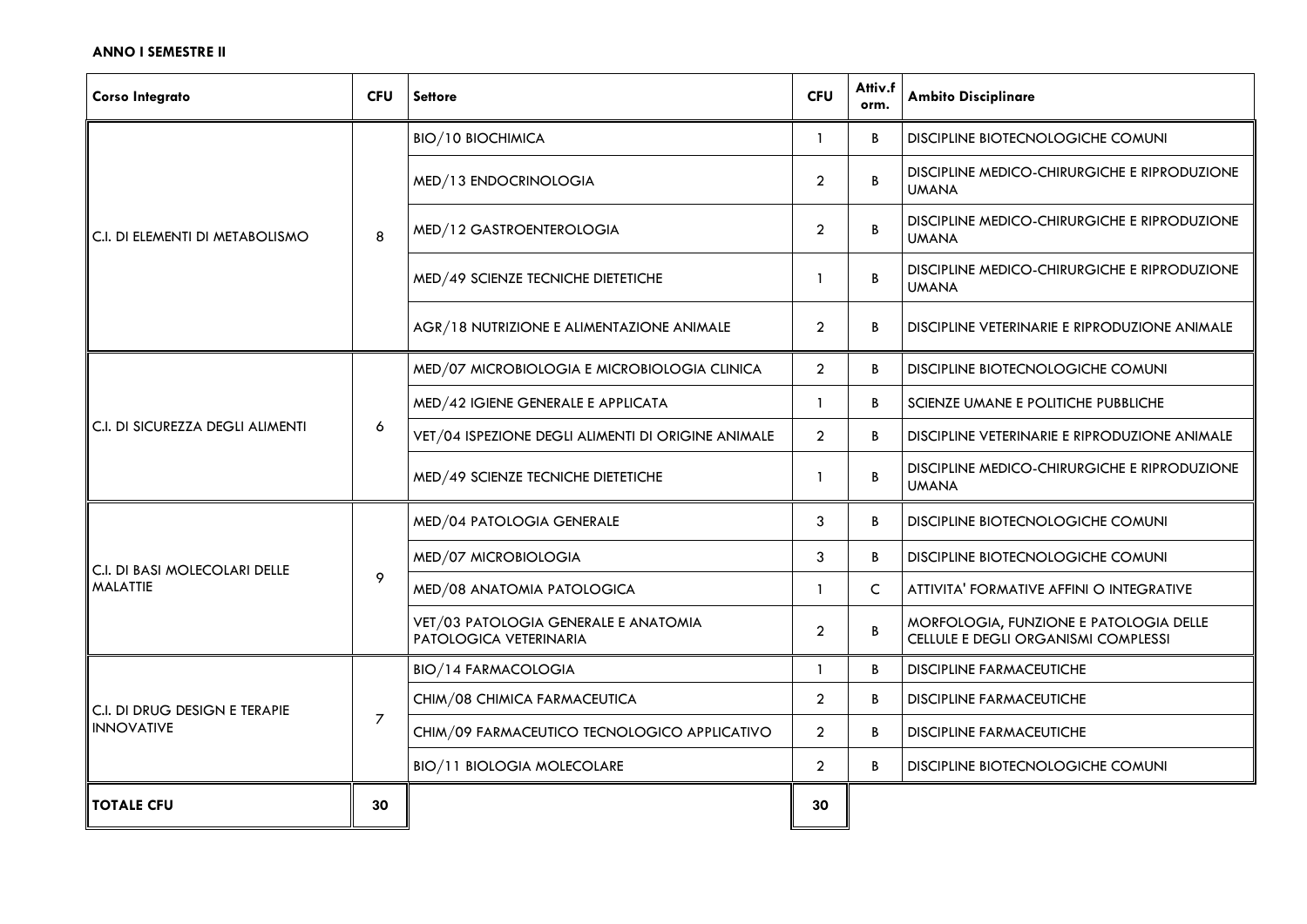#### **ANNO II SEMESTRE I**

| <b>Corso Integrato</b>                                            | <b>CFU</b>     | <b>Settore</b>                                                | <b>CFU</b>     | Attiv.<br>form. | <b>Ambito Disciplinare</b>                                   |
|-------------------------------------------------------------------|----------------|---------------------------------------------------------------|----------------|-----------------|--------------------------------------------------------------|
| $\mid$ C.I. BIOMARCATORI DI MALATTIE<br><b>CRONICHE</b>           | 12             | <b>BIO/14 FARMACOLOGIA</b>                                    | $\overline{2}$ | B               | DISCIPLINE MEDICO-CHIRURGICHE E RIPRODUZIONE<br><b>UMANA</b> |
|                                                                   |                | MED/11 MALATTIE DELL'APPARATO CARDIOVASCOLARE                 | 3              | B               | DISCIPLINE MEDICO-CHIRURGICHE E RIPRODUZIONE<br><b>UMANA</b> |
|                                                                   |                | MED/26 NEUROLOGIA                                             | 3              | B               | DISCIPLINE MEDICO-CHIRURGICHE E RIPRODUZIONE<br><b>UMANA</b> |
|                                                                   |                | MED/37 NEURORADIOLOGIA                                        | $\overline{2}$ | C               | ATTIVITA' FORMATIVE AFFINI O INTEGRATIVE                     |
|                                                                   |                | MED/49 SCIENZE TECNICHE DIETETICHE APPLICATE                  |                | B               | DISCIPLINE MEDICO-CHIRURGICHE E RIPRODUZIONE<br><b>UMANA</b> |
|                                                                   |                | ING-INF/04 AUTOMATICA                                         | 1              | C               | ATTIVITA' FORMATIVE AFFINI O INTEGRATIVE                     |
| $\parallel$ C.I. PREVENZIONE E TERAPIA<br>DELL'INFERTILITA'       | $\overline{7}$ | MED/03 GENETICA MEDICA                                        | 1              | B               | MEDICINA DI LABORATORIO E DIAGNOSTICA                        |
|                                                                   |                | MED/13 ENDOCRINOLOGIA                                         |                | B               | DISCIPLINE MEDICO-CHIRURGICHE E RIPRODUZIONE<br><b>UMANA</b> |
|                                                                   |                | MED/40 GINECOLOGIA ED OSTETRICIA                              | 3              | B               | DISCIPLINE MEDICO-CHIRURGICHE E RIPRODUZIONE<br><b>UMANA</b> |
|                                                                   |                | MED/24 UROLOGIA                                               | $\overline{2}$ | $\mathsf{C}$    | ATTIVITA' FORMATIVE AFFINI O INTEGRATIVE                     |
| $\ $ C.I. DI PATOLOGIA NEOPLASTICHE ED<br><b>ONCOEMATOLOGICHE</b> | 11             | MED/04 PATOLOGIA GENERALE                                     | 3              | B               | DISCIPLINE BIOTECNOLOGICHE COMUNI                            |
|                                                                   |                | MED/06 ONCOLOGIA MEDICA                                       | 3              | B               | DISCIPLINE MEDICO-CHIRURGICHE E RIPRODUZIONE<br><b>UMANA</b> |
|                                                                   |                | MED/08 ANATOMIA PATOLOGICA                                    | $\mathbf{1}$   | $\mathsf{C}$    | ATTIVITA' FORMATIVE AFFINI O INTEGRATIVE                     |
|                                                                   |                | MED/36 DIAGNOSTICA PER IMMAGINI E RADIOTERAPIA                |                | C               | ATTIVITA' FORMATIVE AFFINI O INTEGRATIVE                     |
|                                                                   |                | MED/49 SCIENZE TECNICHE DIETETICHE APPLICATE                  | $\overline{2}$ | B               | DISCIPLINE MEDICO-CHIRURGICHE E RIPRODUZIONE<br><b>UMANA</b> |
|                                                                   |                | ING-INF/06 BIOINGEGNERIA ELETTRONICA ED<br><b>INFORMATICA</b> |                | B               | DISCIPLINE DI BASE APPLICATE ALLE BIOTECNOLOGIE              |
| <b>TOTALE CFU</b>                                                 | 30             |                                                               | 30             |                 |                                                              |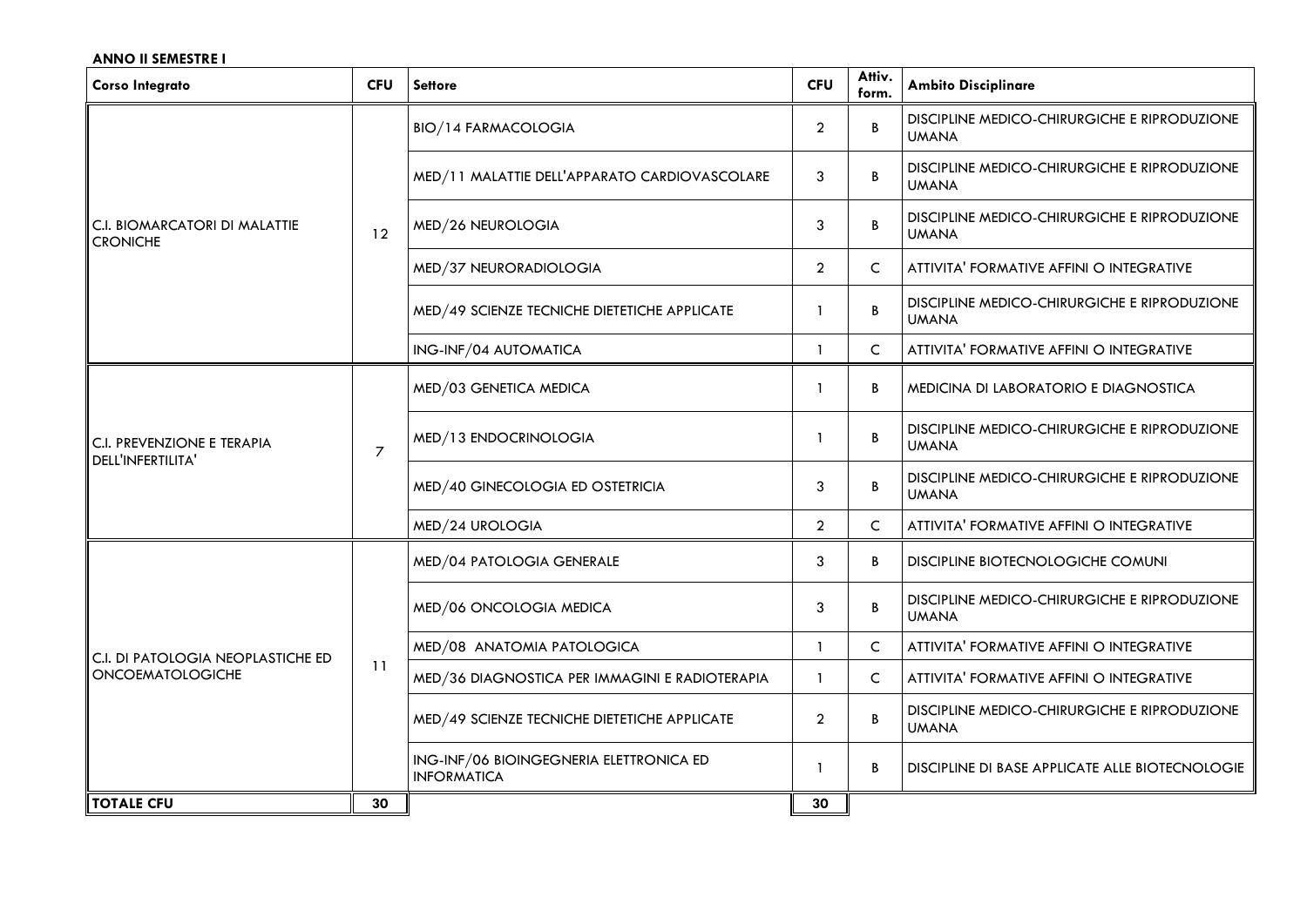# **ANNO II SEMESTRE II**

| <b>Corso Integrato</b>                                                                                         | <b>CFU</b>     | <b>Settore</b>                                                       | <b>CFU</b>     | Attiv.<br>form. | <b>Ambito Disciplinare</b>                                   |
|----------------------------------------------------------------------------------------------------------------|----------------|----------------------------------------------------------------------|----------------|-----------------|--------------------------------------------------------------|
| C.I. DI BIOETICA, LEGISLAZIONE,<br><b>BREVETTI E COMMERCIALIZZAZIONE DEI</b><br><b>PRODOTTI BIOTECNOLOGICI</b> | 8              | MED/42 IGIENE GENERALE ED APPLICATA                                  | $\overline{2}$ | B               | SCIENZE UMANE E POLITICHE PUBBLICHE                          |
|                                                                                                                |                | MED/43 MEDICINA LEGALE                                               |                | B               | DISCIPLINE MEDICO-CHIRURGICHE E RIPRODUZIONE<br><b>UMANA</b> |
|                                                                                                                |                | IUS/04 DIRITTO COMMERCIALE                                           | $\mathfrak{p}$ | B               | SCIENZE UMANE E POLITICHE PUBBLICHE                          |
|                                                                                                                |                | ING-IND/16 TECNOLOGIE E SISTEMI DI LAVORAZIONE<br><b>INDUSTRIALE</b> | 3              | $\mathsf{C}$    | ATTIVITA' FORMATIVE AFFINI O INTEGRATIVE                     |
| A SCELTA DELLO STUDENTE                                                                                        | 8              |                                                                      | 8              | D               | ALTRE ATTIVITA' FORMATIVE                                    |
| <b>TIROCINIO</b>                                                                                               | $\overline{2}$ |                                                                      | $\overline{2}$ | F               | ALTRE ATTIVITA' FORMATIVE                                    |
| <b>PROVA FINALE</b>                                                                                            | 12             | <b>TESI</b>                                                          | 12             | E               |                                                              |
| <b>TOTALE CFU</b>                                                                                              | 30             |                                                                      | 30             |                 |                                                              |